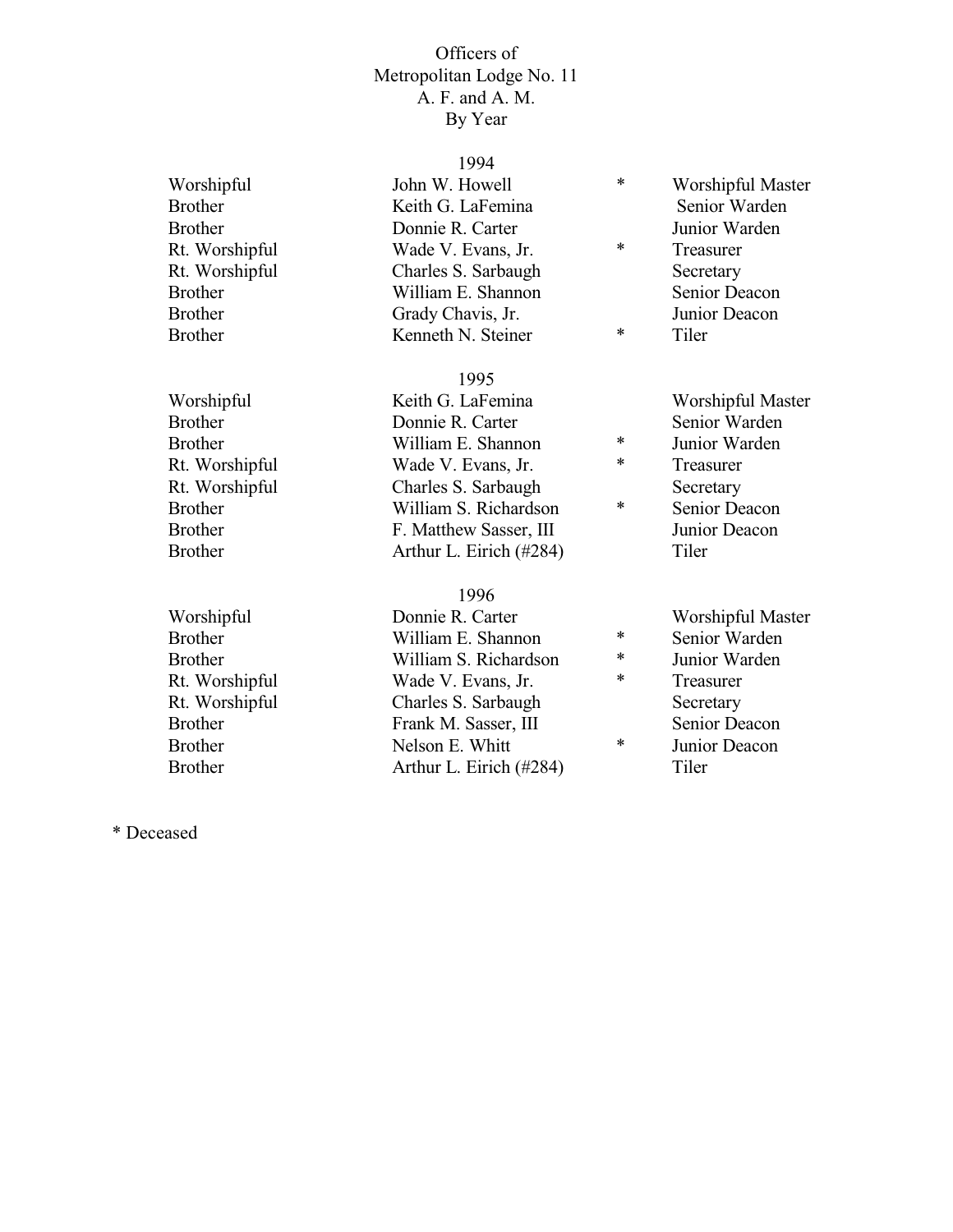# 1997

| Worshipful     | William E. Shannon       | $\ast$ | Worshipful Master |
|----------------|--------------------------|--------|-------------------|
| <b>Brother</b> | William S. Richardson    | $\ast$ | Senior Warden     |
| <b>Brother</b> | Burnely M. Williams, Jr. |        | Junior Warden     |
| Rt. Worshipful | Wade V. Evans, Jr.       | $\ast$ | Treasurer         |
| Rt. Worshipful | Charles S. Sarbaugh      |        | Secretary         |
| <b>Brother</b> | Nelson E. Whitt          | $\ast$ | Senior Deacon     |
| <b>Brother</b> | Claude A. Bass, Jr.      |        | Junior Deacon     |
| <b>Brother</b> | Burnely M. Williams, Sr. | $\ast$ | Tiler             |
|                |                          |        |                   |

1998

\* Deceased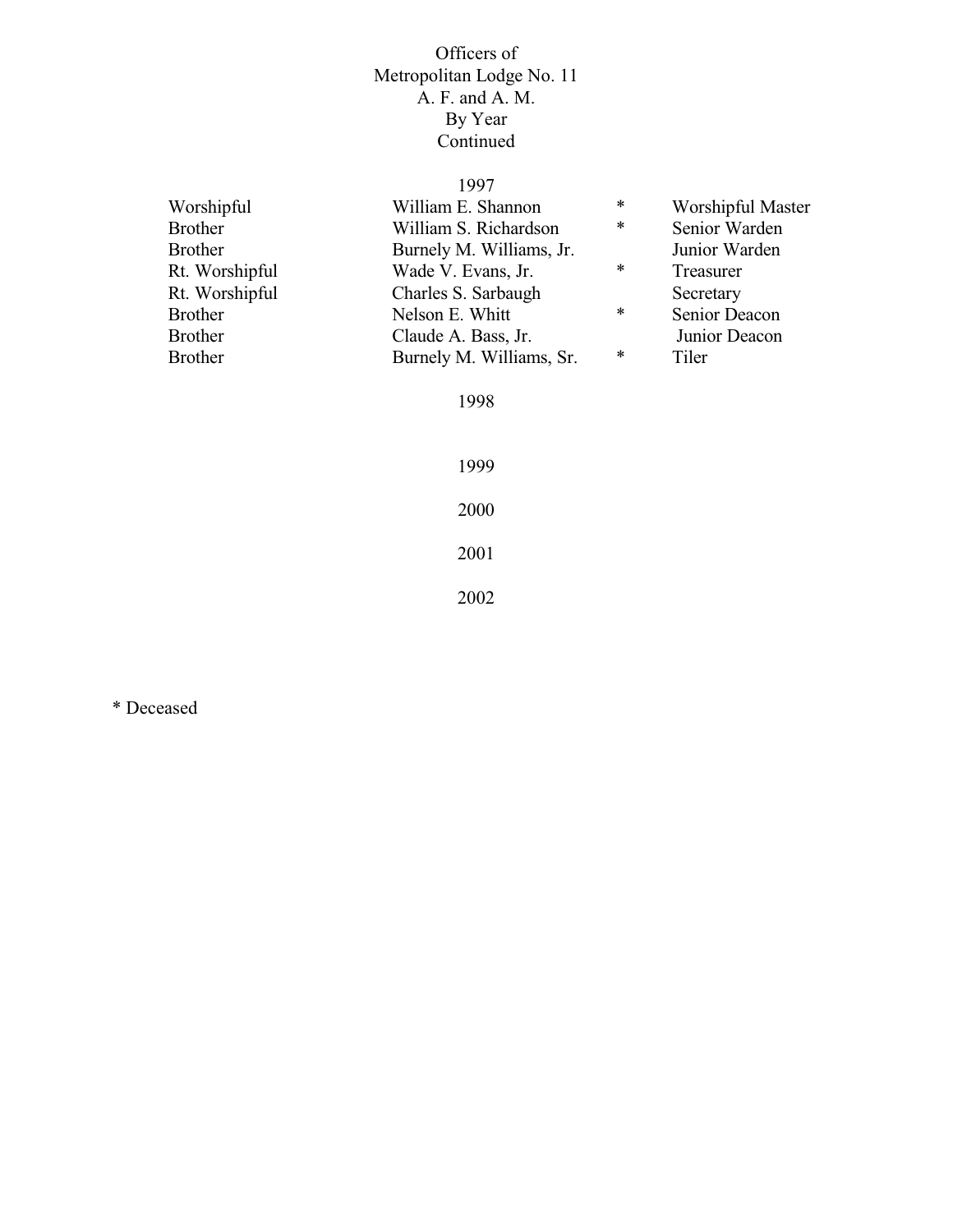#### 2003

Worshipful John Q. Sheppard Worshipful Master<br>
Reprise Common Marticle D. Patrick Norman Martin Senior Warden Brother **D. Patrick Norman** \* Senior Warden Brother Linwood G. Bennett, Jr. Junior Warden<br>Rt Worshinful Wade V Evans Ir \* Treasurer Rt. Worshipful Wade V. Evans, Jr. \* Treasurer Rt. Worshipful Charles S. Sarbaugh Secretary Brother Barrye L. Absher Senior Deacon<br>Brother Brother Brother Senior Deacon Brother B. Kevin McLaughlin \* Junior Deacon<br>Rt Worshinful William D Ellen \* Chanlain Rt. Worshipful William D. Ellen \* Chaplain Worshipful Wayne E. Fitchett Marshal<br>Brother Garland W. Phillips \* Senior St. Brother Garland W. Phillips  $\ast$  Senior Steward Brother Charles T. Sykes Junior Steward Brother Ralph E. Spring, III Tiler

#### 2004

Brother **Barrye L. Absher** Senior Warden Brother B. Kevin McLaughlin \* Junior Warden<br>Rt Worshinful Wade V Evans Ir \* Treasurer Rt. Worshipful Wade V. Evans, Jr. \* Treasurer Rt. Worshipful Charles S. Sarbaugh Secretary Brother **Douglas V. Jones** Senior Deacon Brother James C. Burnett Junior Deacon<br>
Rt Worshinful William D. Ellen \* Chanlain Rt. Worshipful William D. Ellen \* Chaplain Worshipful John Q. Sheppard Marshal Brother Joseph P. Gardner, Jr. Junior Steward Brother Ralph E. Spring, III Tiler

# 2005

Worshipful **Barrye L. Absher** Worshipful Master<br>
Review B. Kevin McLaughlin **Senior Warden** Brother B. Kevin McLaughlin \* Senior Warden Brother Douglas V. Jones Junior Warden<br>Rt Worshinful Wade V Evans Ir \* Treasurer Rt. Worshipful Wade V. Evans, Jr. \* Treasurer Rt. Worshipful Charles S. Sarbaugh Secretary Brother C. Thomas Sykes Senior Deacon Brother V. Stuart Cook Junior Deacon Rt. Worshipful William D. Ellen \* Chaplain<br>Worshipful D. Patrick Norman \* Marshal Worshipful D. Patrick Norman  $\ast$  Marshal Brother **Robert E. Reese** Senior Steward Brother **Internal Search Steward** Junior Steward Junior Steward Worshipful Ralph E. Spring, III Tiler

- Worshipful **D. Patrick Norman** \* Worshipful Master
	-
	-
	- - -
		-

- 
- 
- 
- 
- 

\* Deceased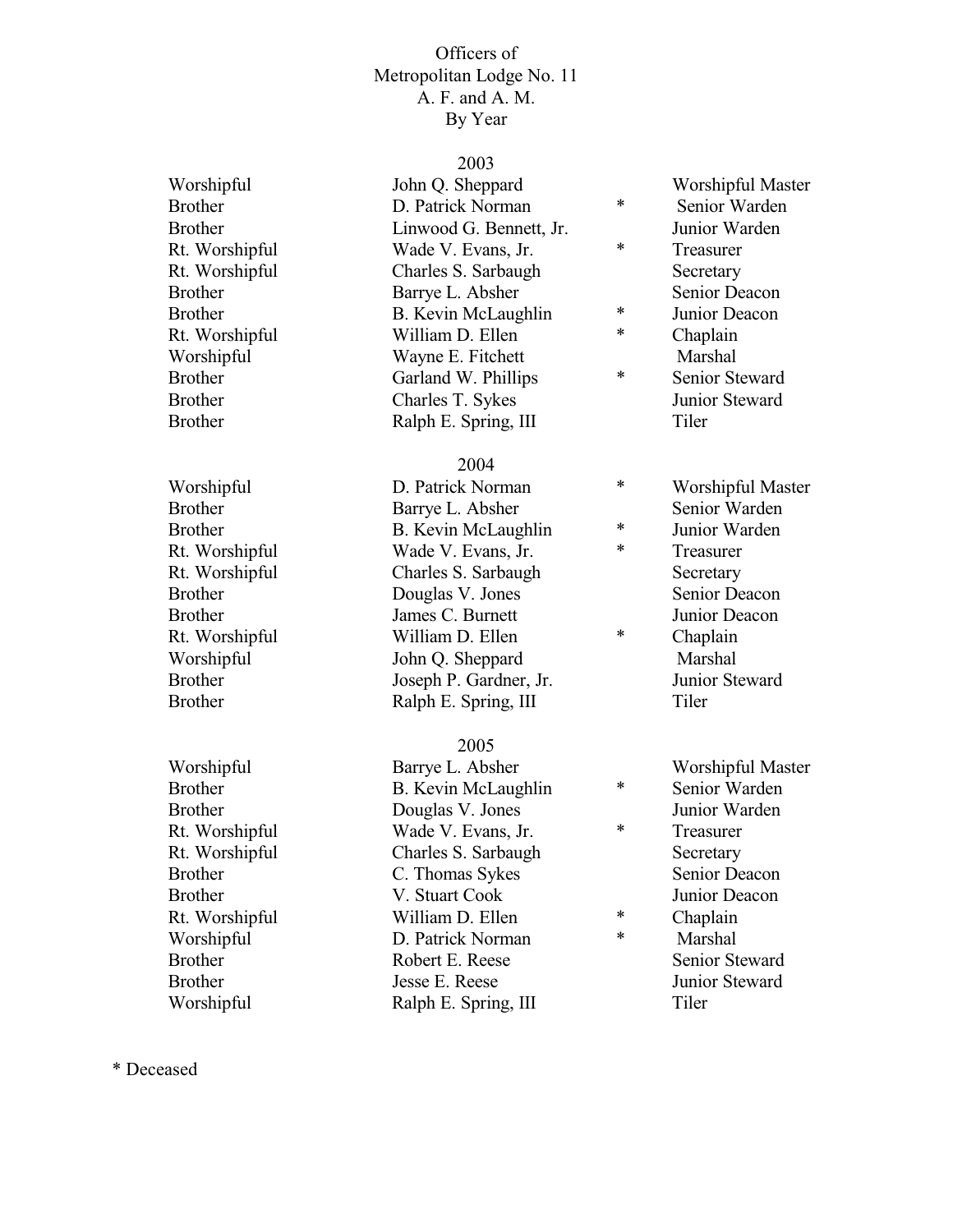2006

Worshipful B. Kevin McLaughlin \* Worshipful Master Brother **Douglas V. Jones** Senior Warden Brother C. Thomas Sykes Junior Warden<br>
Rt Worshipful Wade V. Evans Jr. \* Treasurer Rt. Worshipful Wade V. Evans, Jr. \* Treasurer Rt. Worshipful Charles S. Sarbaugh Secretary Brother **V. Stuart Cook** Senior Deacon Brother **I.** Thomas Wadkins, III Junior Deacon Rt. Worshipful Billy B. McLaughlin Chaplain Worshipful Barrye L. Absher Marshal Brother **Robert E. Reese** Senior Steward Brother Ralph E. Spring, III Tiler

#### 2007

Worshipful Douglas V. Jones Worshipful Master Brother C. Thomas Sykes Senior Warden Rt. Worshipful V. Stuart Cook Junior Warden<br>Rt. Worshipful Vade V. Evans Ir \* Treasurer Rt. Worshipful Wade V. Evans, Jr. \* Treasurer Rt. Worshipful Charles S. Sarbaugh Secretary Brother J. Thomas Wadkins, III Senior Deacon Brother Robert E. Reese Junior Deacon Rt. Worshipful Billy B. McLaughlin Chaplain Worshipful B. Kevin McLaughlin \* Marshal Brother Mark E. Parsons Senior Steward Brother John D. Billingslea Junior Steward Brother Ralph E. Spring, III Tiler

#### 2008

Worshipful C. Thomas Sykes Worshipful Master Worshipful **V.** Stuart Cook Senior Warden Brother J. Thomas Wadkins, III Junior Warden Rt. Worshipful Wade V. Evans, Jr. \* Treasurer Rt. Worshipful Charles S. Sarbaugh Secretary Brother **Robert E. Reese** Senior Deacon Brother Christopher E. Loftus Junior Deacon Rt. Worshipful William D. Ellen \* Chaplain Worshipful **Douglas V. Jones** Marshal Brother Mark E. Parsons Senior Steward Brother C. Ashley Thomas, Jr. Junior Steward Brother Ralph E. Spring, III Tiler

- -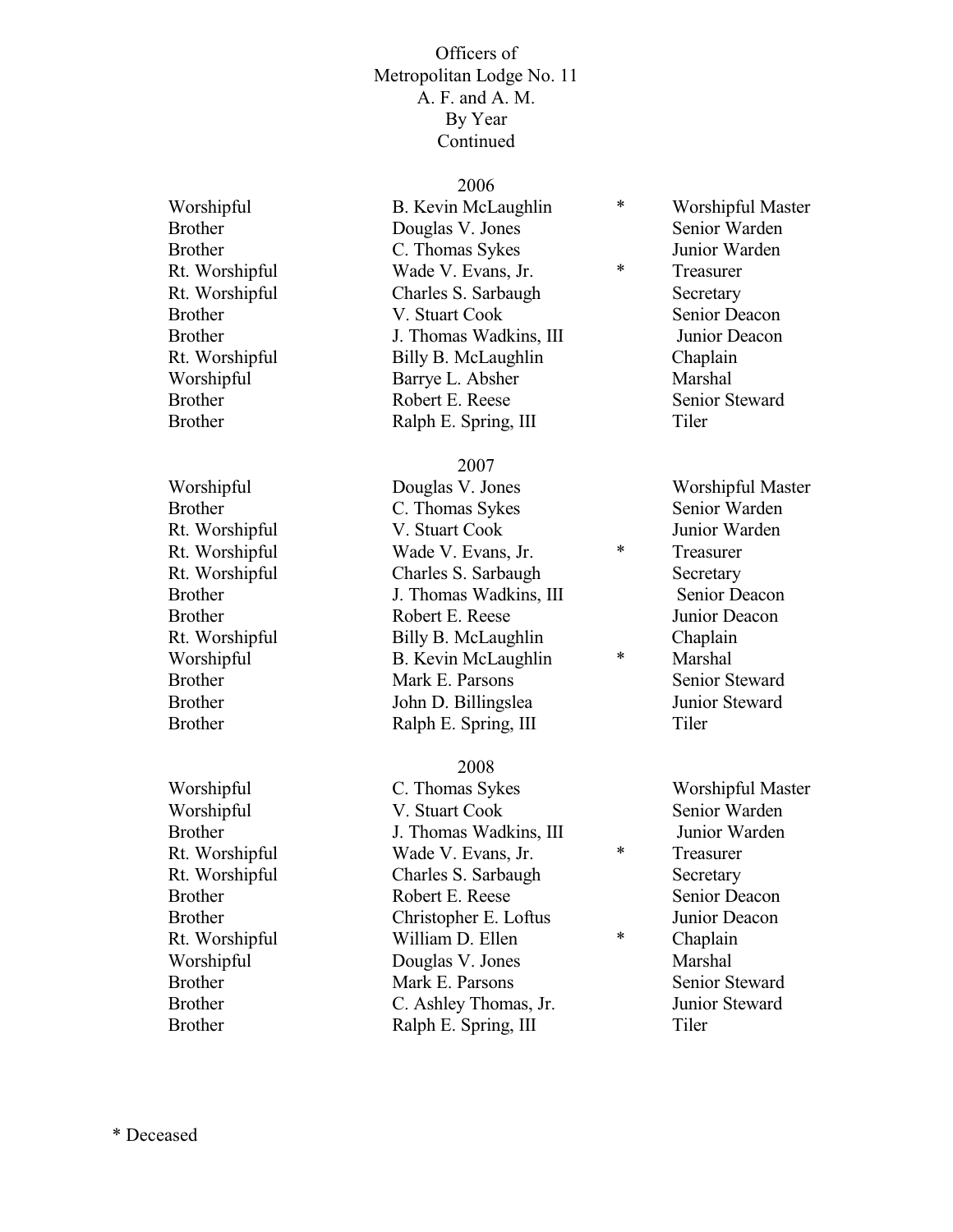### 2009

Worshipful V. Stuart Cook Worshipful Master Brother J. Thomas Wadkins III Senior Warden Brother Bernard L. Adams Jr. Junior Warden Rt. Worshipful Wade V. Evans, Jr. \* Treasurer Rt. Worshipful Charles S. Sarbaugh Secretary Brother Christopher E. Loftus Senior Deacon Brother W. Martin Myers Junior Deacon Rt. Worshipful Barrye L. Absher Chaplain Brother Franklin J. Bell Jr. Marshal Brother Mark E. Parsons Senior Steward Brother C. Ashley Thomas Jr. Junior Steward Brother Ralph E. Spring III Tiler

#### 2010

Worshipful **J. Thomas Wadkins III** Worshipful Master Brother Bernard L. Adams Jr. Senior Warden Brother Christopher E. Loftus Junior Warden Rt. Worshipful Wade V. Evans, Jr. \* Treasurer Rt. Worshipful Charles S. Sarbaugh Secretary Brother W. Martin Myers Senior Deacon Brother Mark E. Parsons Junior Deacon Rt. Worshipful Barrye L. Absher Chaplain Brother Paul A. Ziolkowski Marshal Brother Kenneth R. Winebarger Senior Steward Brother C. Ashley Thomas Jr. Junior Steward Brother Ralph E. Spring III Tiler

#### 2011

Worshipful **Vertex** J. Thomas Wadkins III **Worshipful Master** Brother Christopher E. Loftus Senior Warden Brother W. Martin Myers Junior Warden Worshipful Douglas V. Jones Treasurer Rt. Worshipful Charles S. Sarbaugh Secretary Brother **Iohn W. Edelin, III** Senior Deacon Brother Mark J. Sykes Junior Deacon Rt. Worshipful Barrye L. Absher Chaplain Brother Paul A. Ziolkowski Marshal<br>Brother Kenneth R. Winebarger Senior Steward Brother Kenneth R. Winebarger Brother C. Ashley Thomas Jr. Junior Steward Brother Ralph E. Spring III Tiler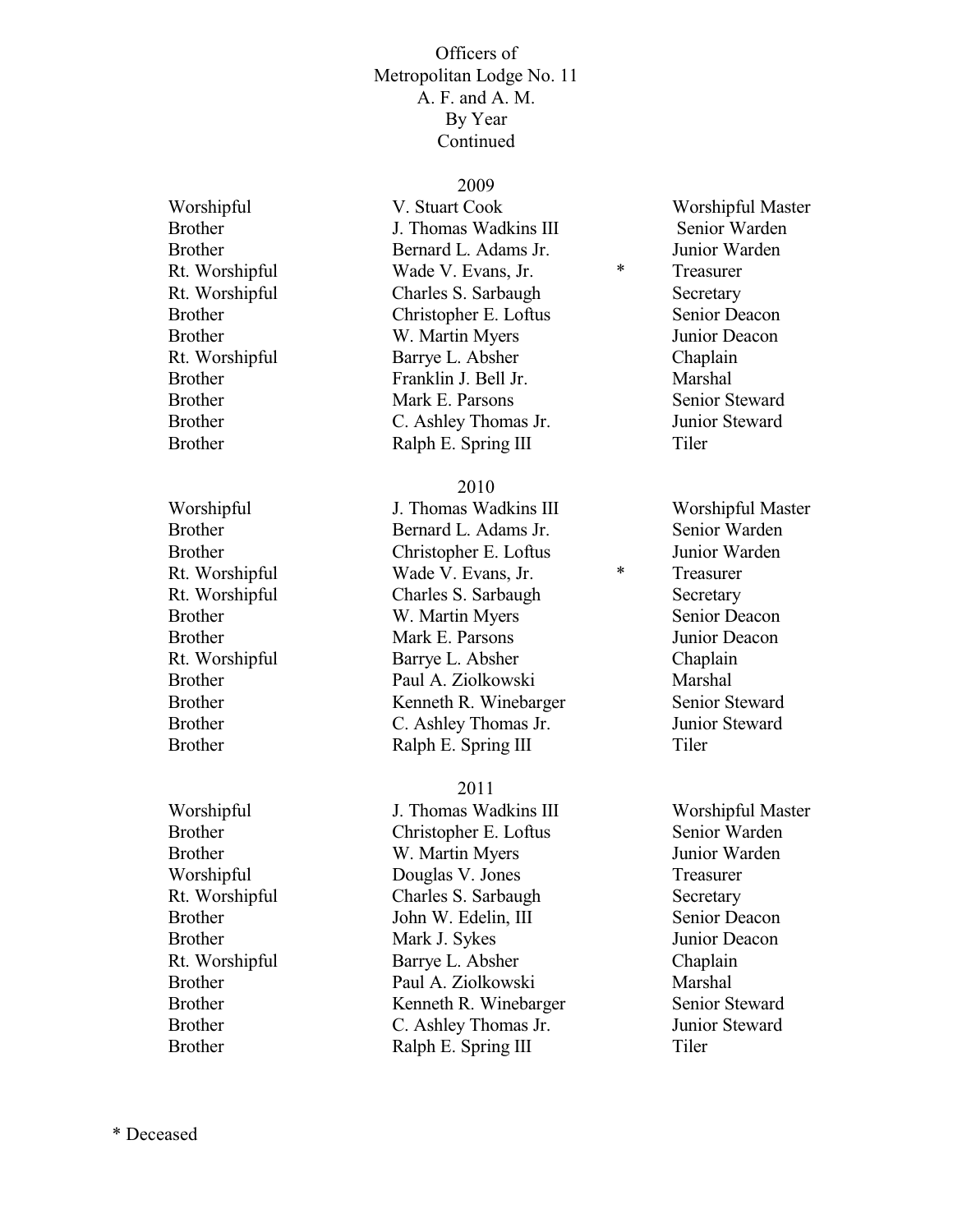#### 2012

Worshipful Christopher E. Loftus Worshipful Master Worshipful W. Martin Myers Senior Warden Brother **Internal Solution** John W. Edelin, III **Statement Glue Glue Glue Glue Glue Glue** Junior Warden Worshipful Douglas V. Jones Treasurer Worshipful **J.** Thomas Wadkins III Secretary Brother Mark J. Sykes Senior Deacon Brother Michael Lee Thomas, Jr. Junior Deacon Rt. Worshipful Barrye L. Absher Chaplain Brother Ruben K. Foster Marshal Brother **Kenneth R. Scheidt** \* Senior Steward Brother C. Ashley Thomas Jr. Junior Steward Brother Ralph E. Spring, III Tiler

2013

Worshipful W. Martin Myers Worshipful Master Brother John W. Edelin, III Senior Warden Brother Wade V. Evans, III Junior Warden Right Worshipful Douglas V. Jones Treasurer Worshipful **J. Thomas Wadkins III** Secretary Brother Michael Lee Thomas, Jr. Senior Deacon Brother **Ruben K. Foster** Junior Deacon Rt. Worshipful Barrye L. Absher Chaplain Brother John H. Boyd, Jr. Marshal Vacant Vacant Vacant Senior Steward Vacant Vacant Vacant Junior Steward Brother Ralph E. Spring, III Tiler

### 2014

Worshipful John W. Edelin, III Worshipful Master Brother Wade V. Evans, III Senior Warden Brother Michael L. Thomas, Jr. Junior Warden Right Worshipful Douglas V. Jones Treasurer Worshipful W. Martin Myers Secretary Brother Robert E. Cook Senior Deacon Worshipful Donald F. Moro, Jr. Junior Deacon Right Worshipful Barrye L. Absher Chaplain Brother John H. Boyd, Jr. Marshal Brother David L. Jennings Senior Steward Vacant Vacant Vacant Junior Steward Brother Ralph E. Spring, III Tiler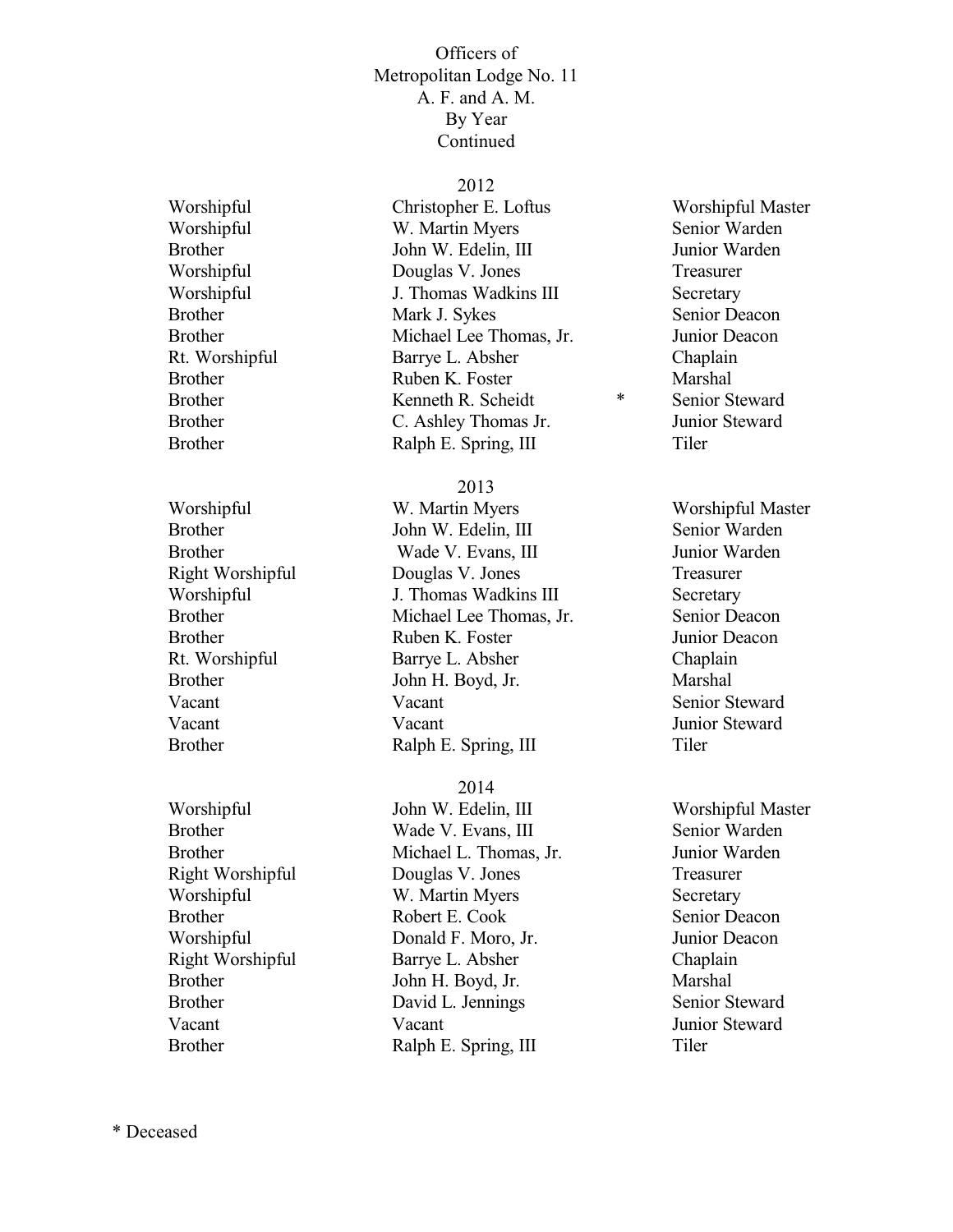#### 2015

Worshipful Wade V. Evans, III Worshipful Master Worshipful B. Kevin McLaughlin Senior Warden Brother Robert E. Cook Junior Warden Brother John G. Koedel III Treasurer Rt. Worshipful Charles S. Sarbaugh Secretary Brother **Donald F. Moro, Jr.** Senior Deacon Brother Benjamin R. Tuckwiller Junior Deacon Right Worshipful Barry L. Absher Chaplain<br>
Worshipful John W. Edelin III Marshal Worshipful John W. Edelin III Brother **Jason D. Clemmer** Senior Steward Vacant Vacant Junior Steward Worshipful Samuel C. Anaya \* Tiler

#### 2016

| Worshipful<br>Wade V. Evans, III             | Worshipful Master |
|----------------------------------------------|-------------------|
| <b>Brother</b><br>Robert E. Cook             | Senior Warden     |
| <b>Brother</b><br>Donald F. Moro, Jr.        | Junior Warden     |
| John G. Koedel, III<br><b>Brother</b>        | Treasurer         |
| Henry C. Payne<br><b>Brother</b>             | Secretary         |
| Benjamin R. Tuckwiller<br><b>Brother</b>     | Senior Deacon     |
| Jason D. Clemmer<br><b>Brother</b>           | Junior Deacon     |
| Right Worshipful<br>Barrye L. Absher         | Chaplain          |
| Worshipful<br>Richard C. Kidd                | Marshal           |
| $\ast$<br><b>Brother</b><br>Larry L. Beadles | Senior Steward    |
| Vacant<br>Vacant                             | Junior Steward    |
| $\ast$<br>Worshipful<br>Samuel C. Anaya      | Tiler             |

#### 2017

Worshipful Robert E. Cook Worshipful Master Worshipful Richard C. Kidd Senior Warden Brother Jason D. Clemmer Junior Warden Brother John G. Koedel III Treasurer Brother Henry C. Payne Secretary Brother Linwood G. Bennett Senior Deacon<br>Brother Larry L. Beadles \* Lunior Deacon Brother **Larry L. Beadles Example 1** For Marry L. Beadles Right Worshipful Barrye L. Absher Chaplain Worshipful Wade V. Evans III Marshal Brother C. Ashley Thomas, Jr. Senior Steward Brother Paul A. Ziolkowski Junior Steward Brother Mark L. Deal (#9) Tiler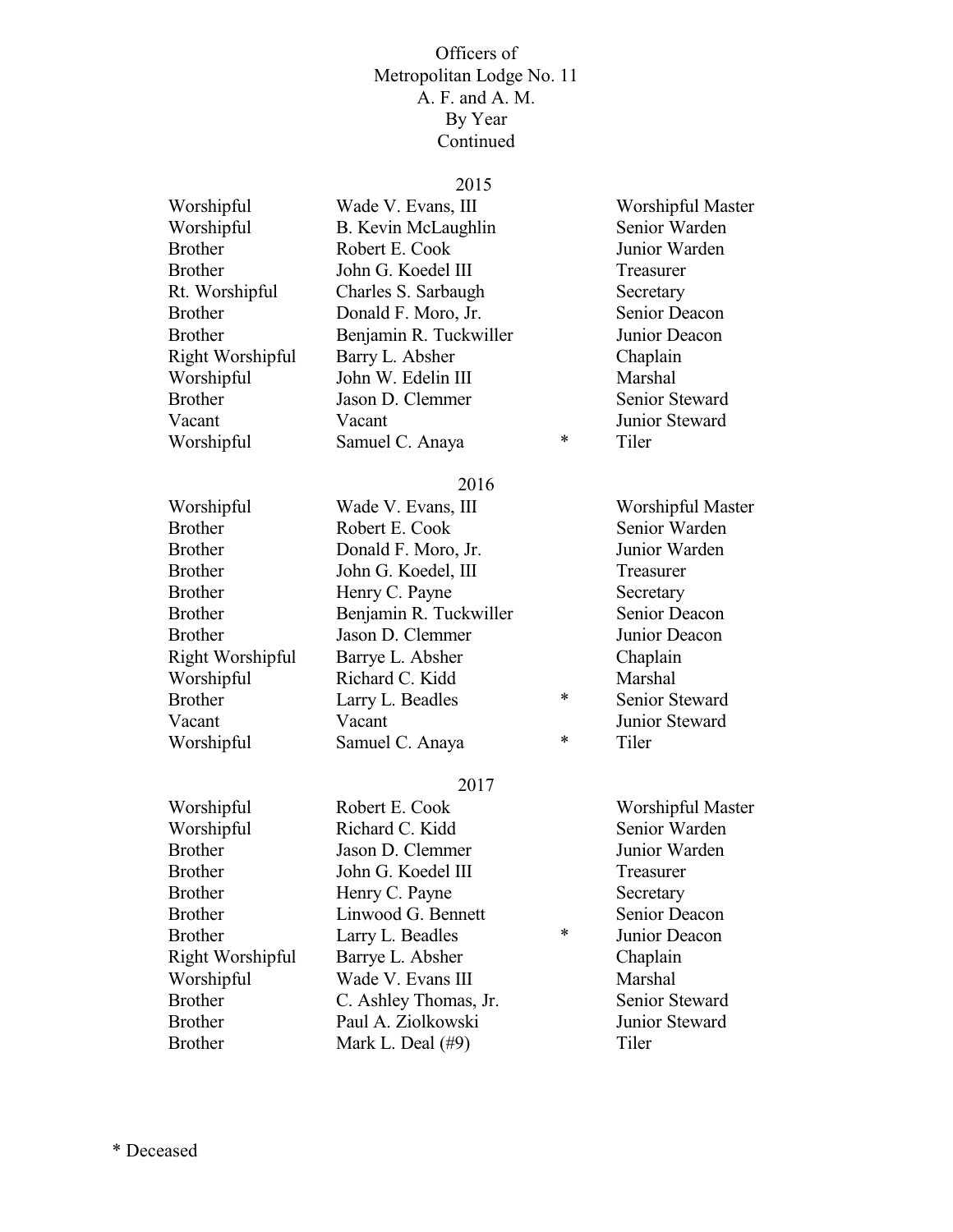#### 2018

Worshipful Richard C. Kidd Worshipful Master Brother Jason D. Clemmer Senior Warden Brother Linwood G. Bennett, Jr. Junior Warden Brother John G. Koedel, III Treasurer Brother Henry C. Payne Secretary Brother **Larry L. Beadles** \* Senior Deacon Brother Scott L. LaRochelle Junior Deacon Worshipful Wade V. Evans, III Chaplain Worshipful Robert E. Cook Marshal Vacant Vacant Vacant Senior Steward Worshipful Christopher E. Loftus Junior Steward Brother Mark L. Deal (#9) Tiler

#### 2019

Worshipful Jason D. Clemmer Worshipful Master Worshipful Linwood G. Bennett, Jr. Senior Warden Worshipful W. Martin Myers Junior Warden Brother John G. Koedel, III Treasurer Brother Henry C. Payne Secretary Worshipful John W. Edelin, III Senior Deacon Worshipful Robert E. Cook Junior Deacon Worshipful Wade V. Evans, III Chaplain Brother Benjamin Tuckwiller Marshall Brother W. S. Jared Richardson Senior Steward Brother Richard C. Wadkins Junior Steward Brother Mark L. Deal (#9) Tiler

#### 2020

Worshipful Linwood G. Bennett, Jr. Worshipful Master Worshipful W. Martin Myers Senior Warden Worshipful George H. Cook, III Junior Warden Brother John G. Koedel, III Treasurer Brother Henry C. Payne Secretary Brother C. Ashley Thomas, Jr. Senior Deacon Brother W. S. Jared Richardson Junior Deacon Right Worshipful Richard C. Kidd Chaplain Brother Larry Beadles \* Marshall Brother Richard C. Wadkins Senior Steward Brother Michael L. Bryant Junior Steward Brother James F. Hardee (#272) Tiler